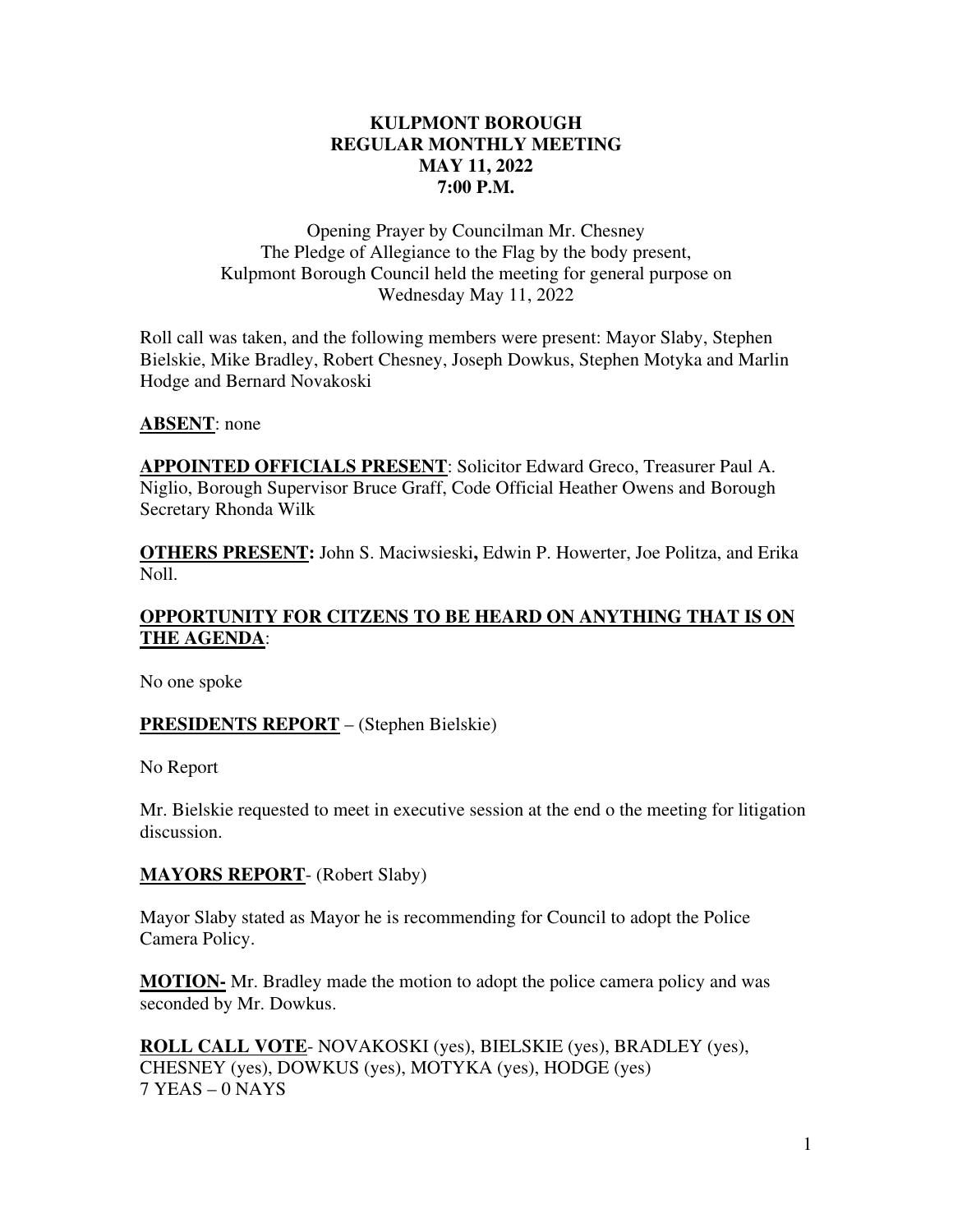Mr. Bradley stated he had some DOT questions and stated he appreciates Officer Mazzeo, he did not know the answer at the time, and he pursued it and appreciates that and thanked him.

Mr. Dowkus asked Officer Mazzeo if Liquid Technology was able to get everything up and running. Officer Mazzeo replied, "everything is up and running, the log is set up."

### **SECRETARY'S REPORT**- (Rhonda Wilk)

Rhonda Wilk stated approval of the April 13, 2022, meeting minutes is needed.

**MOTION**- Mr. Dowkus made the motion and was seconded by Mr. Bradley to approve the meeting minutes from April 13, 2022.

**ROLL CALL VOTE**- NOVAKOSKI (yes), BIELSKIE (yes), BRADLEY (yes), CHESNEY (yes), DOWKUS (yes), MOTYKA (yes), HODGE (yes) 7 YEAS – 0 NAYS

Rhonda Wilk stated the special event permit application has been submitted to PennDOT for the Car Cruise to be held on Sunday June  $19<sup>th</sup>$  with a rain date of July  $3<sup>rd</sup>$ .

The Community Yard Sale in past years was held the weekend of the car cruise. Rhonda stated if council would like to consider the community yard sale during the weekend of the car cruise the date would be Saturday June  $18<sup>th</sup>$  and the Rain date would be Saturday July 2, 2022. Rhonda stated the yard sale was held from 8:00 a.m. until 3:00 p.m. in past years.

**MOTION**- Mr. Dowkus made the motion and was seconded by Mr. Bradley to schedule the Community Yard Sale to be held the weekend of the Car Cruise, June 18<sup>th</sup> with a Rain date of July  $2<sup>nd</sup>$  from 8:00 a.m. until 3:00 p.m.

**ROLL CALL VOTE-** NOVAKOSKI (yes), BIELSKIE (yes), BRADLEY (yes), CHESNEY (yes), DOWKUS (yes), MOTYKA (yes), HODGE (yes) 7 YEAS – 0 NAYS

Correspondence was received from USDA – requesting 2021 Annual Report ASAP, Copy President/Treasurer

Correspondence was received from David W. Bolton, Abbottstown Borough, Adams County -Including a Cannabis Resolution Templet, Copied Mayor/Council

Mr. Motyka questioned Solicitor Greco on if he received a copy of that correspondence and have had a chance to review that. Solicitor Greco replied, "yes."

**MOTION**- Mr. Motyka made the motion and was seconded by Mr. Novakoski to adopt a resolution in support and to encourage the Pennsylvania House Representatives and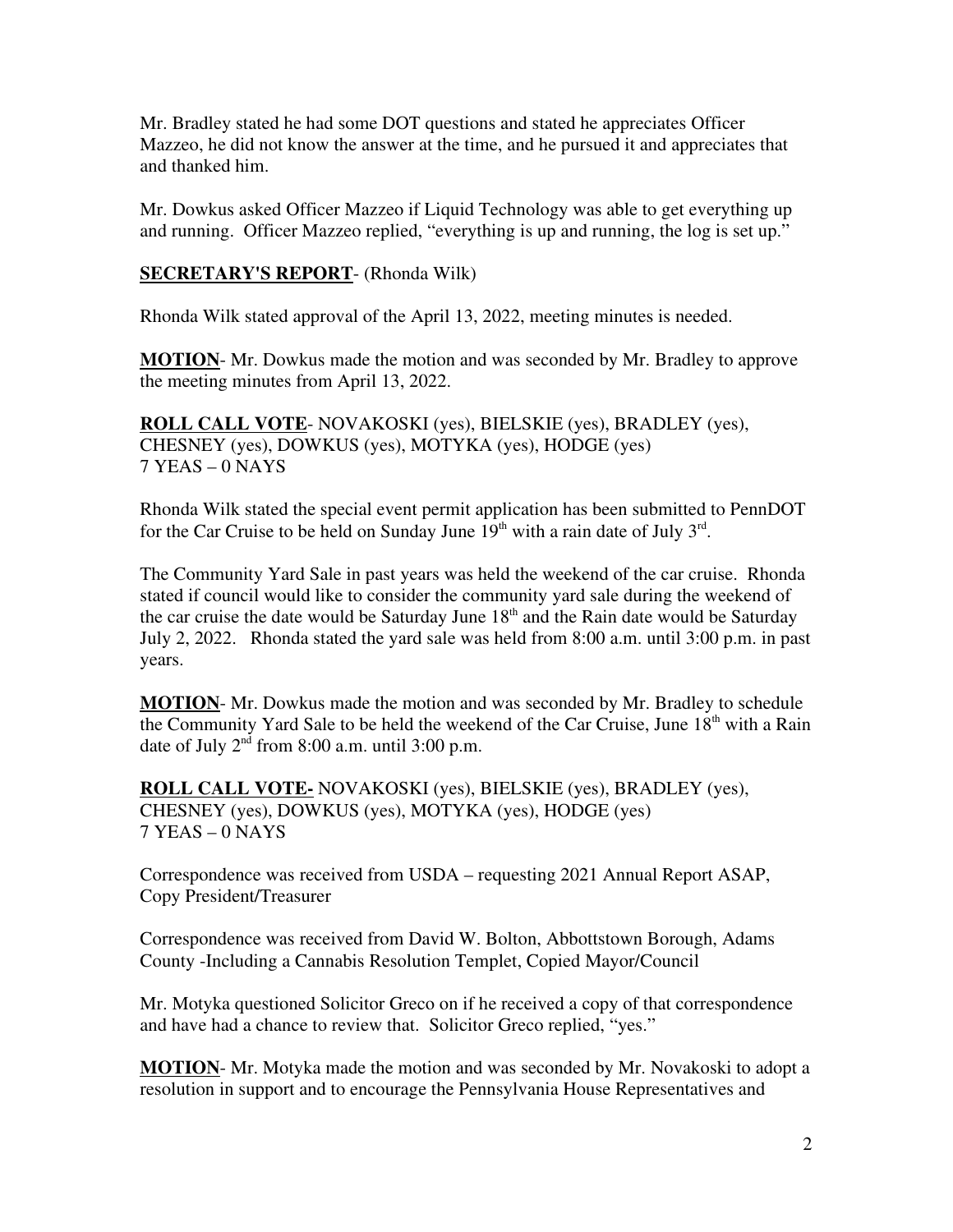Senate to support passage of legislation in support of Legalization of cannabis and Expungement for Previous Offense.

**ROLL CALL VOTE**- NOVAKOSKI (yes), BIELSKIE (yes), BRADLEY (yes), CHESNEY (no), DOWKUS (yes), MOTYKA (yes), HODGE (yes) 6 YEAS – 1 NAYS

Correspondence was received form Northumberland County Conservation relating to the Aqua PA Kulpmont Phase II watermain Replacement NPDES Permit Application, Copy Mayor and Council

Pennsylvania State Association of Boroughs – Proposed Constitution Amendment was Copy Mayor and Council.

Northumberland County – Department of Economic Development and Planning send correspondence enacting the "Northumberland County Stormwater Management Ordinance." Copied to Mayor/Council and Solicitor

Mr. Chesney stated when he spoke to Justin Skavery, he stated we could adopt our own or we could refer to the County Ordinance. Solicitor Greco replied that is correct.

A letter was received from the Borough of Marion Heights expressing interest and requesting Kulpmont Borough to consider collecting curbside recyclables in Marion Heights and to utilize the recycle center, Copied to Mayor and Council

Mr. Motyka stated there would be a lot of costs with that and stated if Council would want to review and see about the possibility of being able to use for the next grant round. Mr. Motyka stated that is a lot to consider and we would need to run numbers.

Mr. Bradley questioned when we would have time to do it. Mr. Dowkus stated we would need to hire more people. Mr. Bradley stated if it would bring money into the town then we could do that. Bruce Graff stated he is not going up there in the wintertime and stated it is bad enough here in the wintertime and with the hills there……. Mayor Slaby he received many calls from Coal Township when he was president of council on the wrong items being placed in bins.

Bruce Graff stated he knows for a fact when they had a dumpster and Coal Township would pick it up, they would put old oil containers in them and it would dump on the floor when they dumped them and that is why they took the plastic dumpster off them in Marion Heights, they were not doing it right.

Mayor Slaby stated he would respond not at this time. Council agreed, not at this time.

Shamokin Creek Restoration Alliance (SCRA) – Quaker Run and Buck Run Stream Assessment & Restoration Plan – May 18, 2022, 6:30 p.m. at the Brady Social Hall-Copy Mayor/Council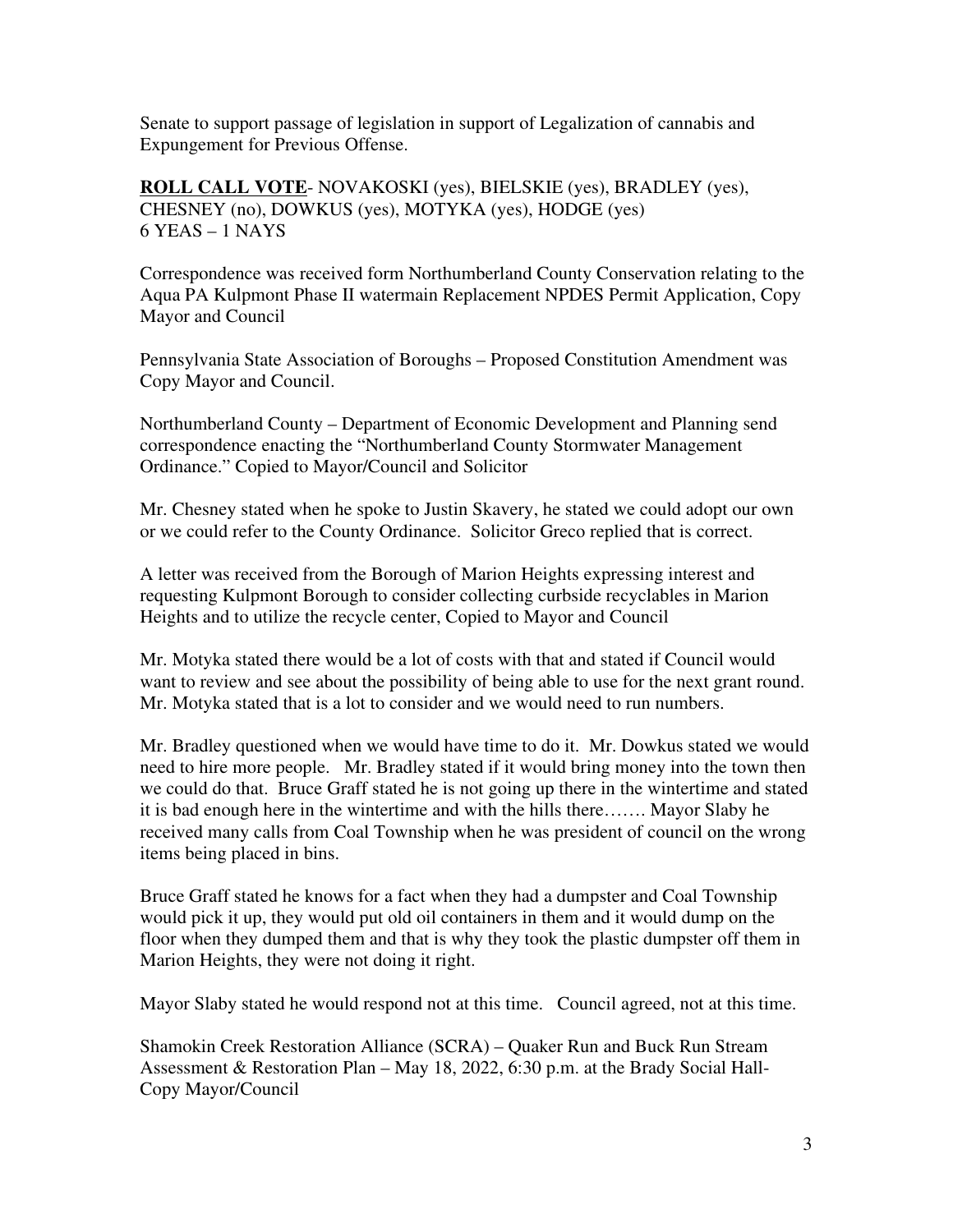Kulpmont Sportsmen's Association – Youth Activities list provided and Upcoming Fish Derby request to consider donation, Copy Mayor Council

**MOTION**- Mr. Novakoski made the motion and was seconded by Mr. Dowkus to donate \$100.00 to the Kulpmont Sportsmen's Association for the 2022 Fish Derby.

**ROLL CALL VOTE**- NOVAKOSKI (yes), BIELSKIE (yes), BRADLEY (yes), CHESNEY (yes), DOWKUS (yes), MOTYKA (yes), HODGE (yes) 7 YEAS – 0 NAYS

Correspondence was received from Mr. Nick Bozza concerning pigeon infestation on the 1100 block of Scott Street.

Mr. Bradley stated the properties with the pigeon infestation, the owner should be responsible for that and asked if that is correct. Mayor Slaby agreed with Mr. Bradley. Mr. Bradley questioned Heather Owens if they could be cited for that. Heather stated she did not see what was sent but she pulled all the emails that were received concerning this situation and stated there were five properties.

Heather Owens stated one owner had previously had a contractor come out in February and stated they are probably still gathering funds she would guess. Heather stated the one fixed the window and the other one had said the issue was resolved. She stated the one property owner the address was not good, and she had not heard from him. She continued to say there were no complaints since June and stated she was unaware there was still an issue.

Mr. Bradley questioned if they could be cited and stated he does not feel we should be paying for this. Mayor Slaby stated if the owners are known the borough should go after them. Heather Owens stated the only property that she knows of with an open window has been fixed and stated she was told flashing was hung and has been fixed. A discussion took place concerning pigeons and issues throughout town. Mr. Bielskie stated we need to notify the property owners they are unsanitary, and it is unsafe. Mayor Slaby stated he sympathizes with the people.

Mr. Motyka questioned how long we give the new owner of the mill to make repairs. Mr. Bielskie stated there was never ever a date and time. He stated they rebuilt the back roof where the roof was hanging and stated he has not been in since. Mr. Bielskie said they wanted to rent the lower part out and stated he is not going to let them in there until the electric service is restored. Mayor Slaby stated he hears what he is saying but bricks are continuously falling and asked if it will take a head on collision until something is done.

Mr. Bradley stated he does not think there is a grace period and if you buy a property, you are responsible. Mr. Bielskie replied, "just because you say that does not mean it works."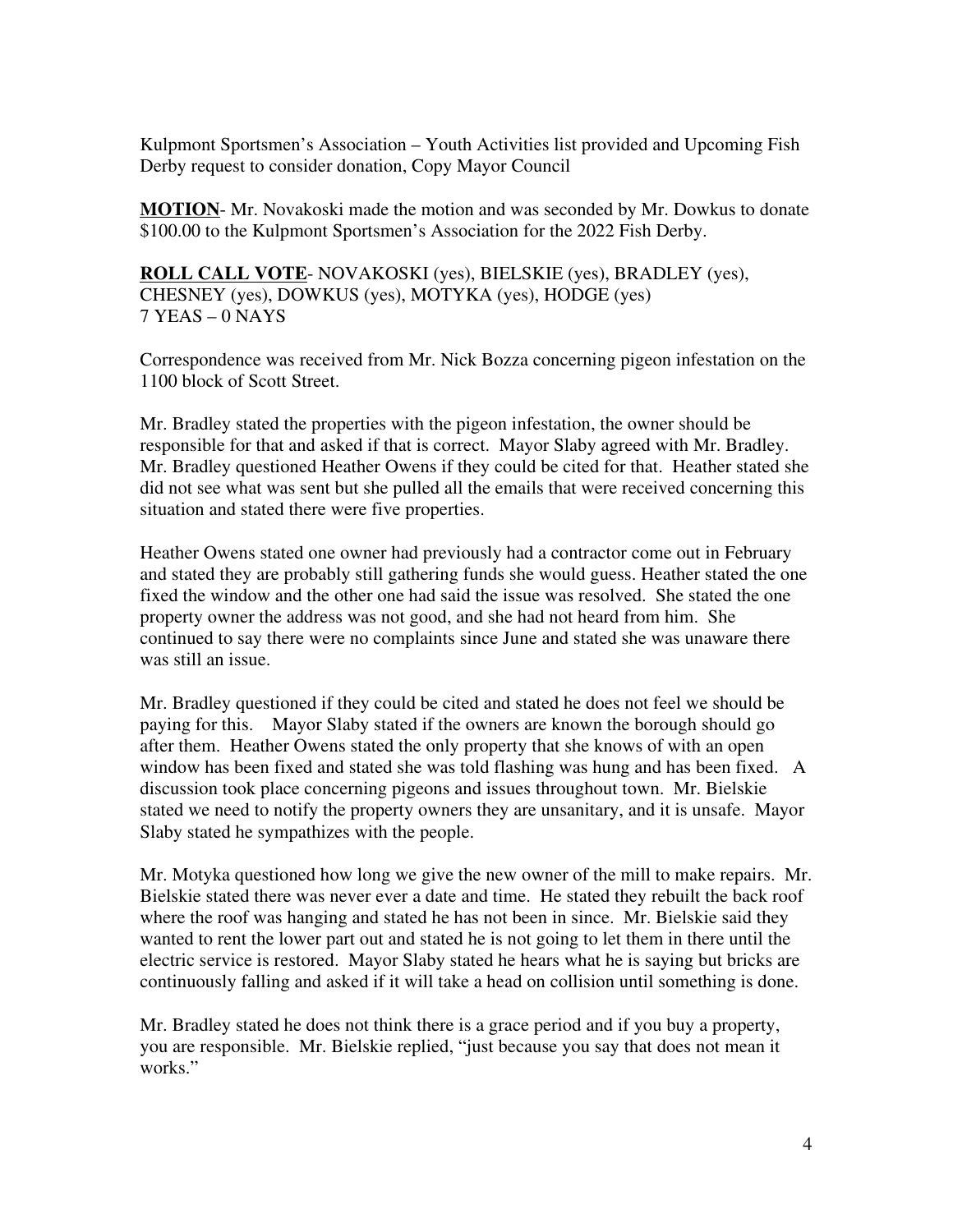Mr. Bielskie stated he feels we should send a letter. Recommend Solicitor Greco to send a letter on timeline on what the plan is for repairs and the building is unsafe. Solicitor Greco to draft a letter including concerns of loose bricks, debris and opened and smashed windows and also the grass to be maintained and cut.

### **TREASURERS REPORT** (Paul Niglio)

Mr. Niglio stated you all received a copy of the financial statement and bills to be paid. Approval is needed to pay the bills and noted there is a correction on the list of bills, the list reflects PPL a credit and that is not the case, there is a bill in the amount of \$168.00.

**MOTION-** Mr. Chesney made the motion and was seconded by Mr. Dowkus to approve and pay the bills.

**ROLL CALL VOTE**- NOVAKOSKI (yes), BIELSKIE (yes), BRADLEY (yes), CHESNEY (yes), DOWKUS (yes), MOTYKA (yes), HODGE (yes) 7 YEAS – 0 NAYS

Mr. Niglio stated concerning the letter form the USDA we received, we have been getting that same letter for the last four years since we hired a CPA, it takes a year to get our audit done. Mr. Niglio stated we send them everything we can. Mr. Bielskie commented it should get easier every year. Mr. Niglio replied to the audit, but not the timeline and stated he can't control that.

### **SOLICITORS REPORT**- (Edward Greco)

Solicitor Greco stated he has reviewed the cannabis legislation and has been doing title work looking at  $6<sup>th</sup>$  & Ash Street for easement restrictions and looking through PennDOT records adding it is not an easy task. Solicitor Greco has been reviewing Cable Franchise Ordinances and stated with our upcoming cable franchise agreement he suggest we notify them of our intent and not to automatically renew. A discussion took place among Council and the Solicitor, and it was decided the Solicitor is to notify the Cable Company of our intent not to renew. Solicitor Greco stated he has also reviewed camera policy and reviewed the draft provided by Officer in Charge, Stephen Mazzeo.

### **POLICE CHIEFS REPORT** – (Stephen Mazzeo, Officer in Charge)

Officer Mazzeo stated the report is attached

Mr. Bradley thanked Officer Mazzeo for looking into a PennDOT question for him.

Mr. Dowkus stated the camera for the Police Department will be a great asset for all parties involved.

Mr. Chesney questioned if possibly we could incorporate a mileage report with our trucks especially at this time. Mr. Chesney stated he would hope the personnel committee will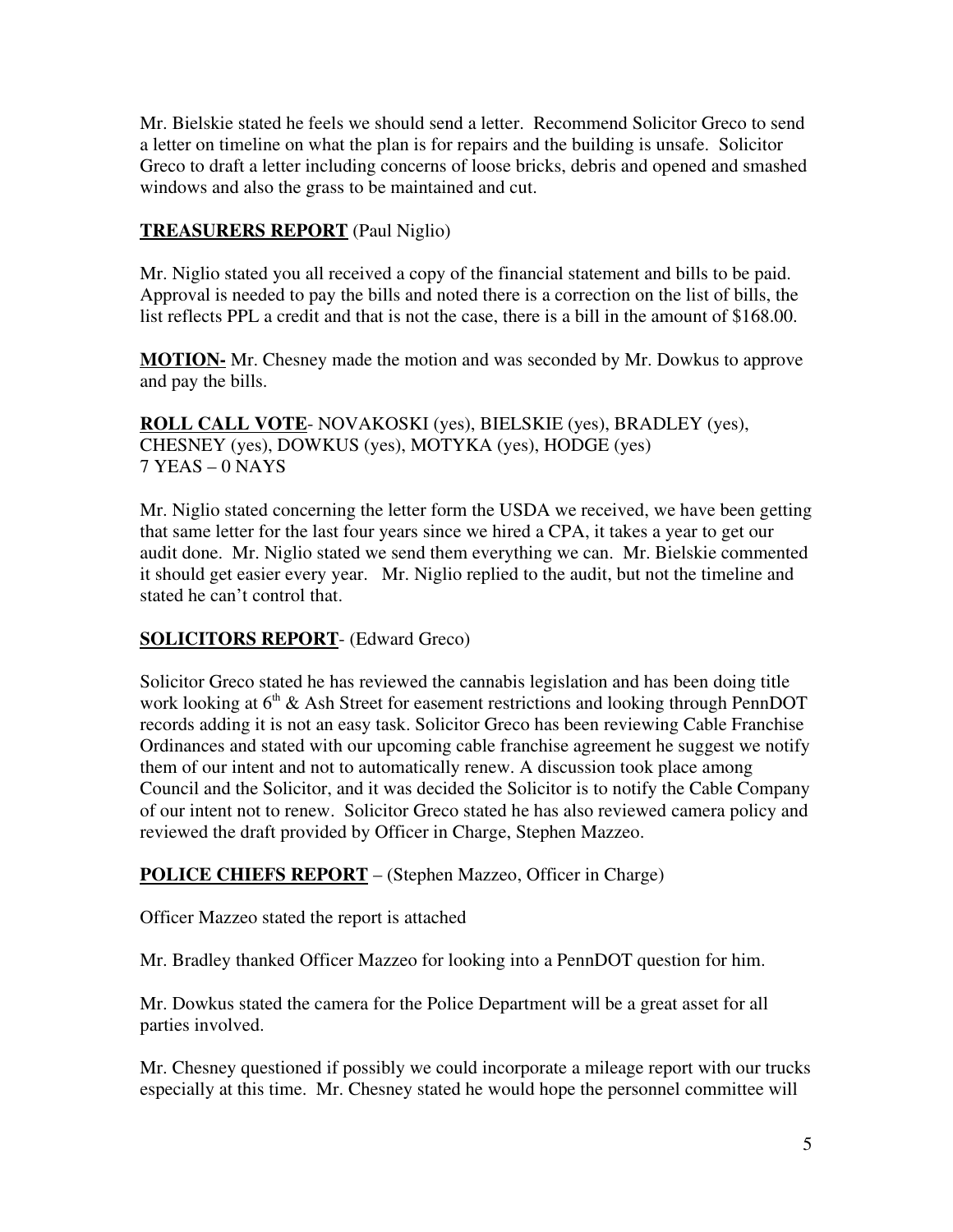investigate that. Mayor Slaby questioned if it is a personnel issue. Mr. Chesney replied, "no, it is not an issue just a suggestion, Service and Facilities, whoever. Mr. Chesney stated before the day you would write down the mileage and at the end of the day you would write down the mileage, not after each stop. A discussion took place. Bruce stated there are four or five vehicles. Mayor Slaby stated from his standpoint if someone has a problem, with Officer Mazzeo or when we have more cops, and the car is driving around somewhere where it should not be he asked to let him know.

## **FIRE CHIEF REPORT** – (Kevin O'Hearn)

Report attached

### **EMERGENCY MANAGEMENT –** (Kevin O' Hearn)

No Report

## **BUILDING INSPECTOR'S REPORT–** (Tri County COG)

Report attached

## **CODE/HEALTH ENFORCEMENT OFFICER'S REPORT** – (Heather Owens)

Report attached

### **SERVICE AND FACILITIES** – (Wm. Mike Bradley)

Mr. Bradley reminded residents the food distribution will be held this month on May  $19<sup>th</sup>$ from 8:00 a.m. until 11 a.m. at the Borough Garage.

Mr. Bradley stated a quote for tires for the lawn mower was received form Bastian Tire and Auto in the amount of \$456.00

**MOTION-** Mr. Bradley made a motion and was seconded by Mr. Dowkus to purchase tires from Bastian Tire at a cost of \$456.00.

**ROLL CALL VOTE**- NOVAKOSKI (yes), BIELSKIE (yes), BRADLEY (yes), CHESNEY (yes), DOWKUS (yes), MOTYKA (yes), HODGE (yes) 7 YEAS – 0 NAYS

Mr. Bradley questioned if it would benefit us to have a liability sign posted at the playground, he said he has seen them at other playgrounds. Solicitor Greco stated it does not hurt. Mr. Bradley stated kids are dropped off and the parents are leaving, the children are left unattended. A short discussion took place.

**MOTION-** Mr. Bradley made a motion to purchase a sign for the playground.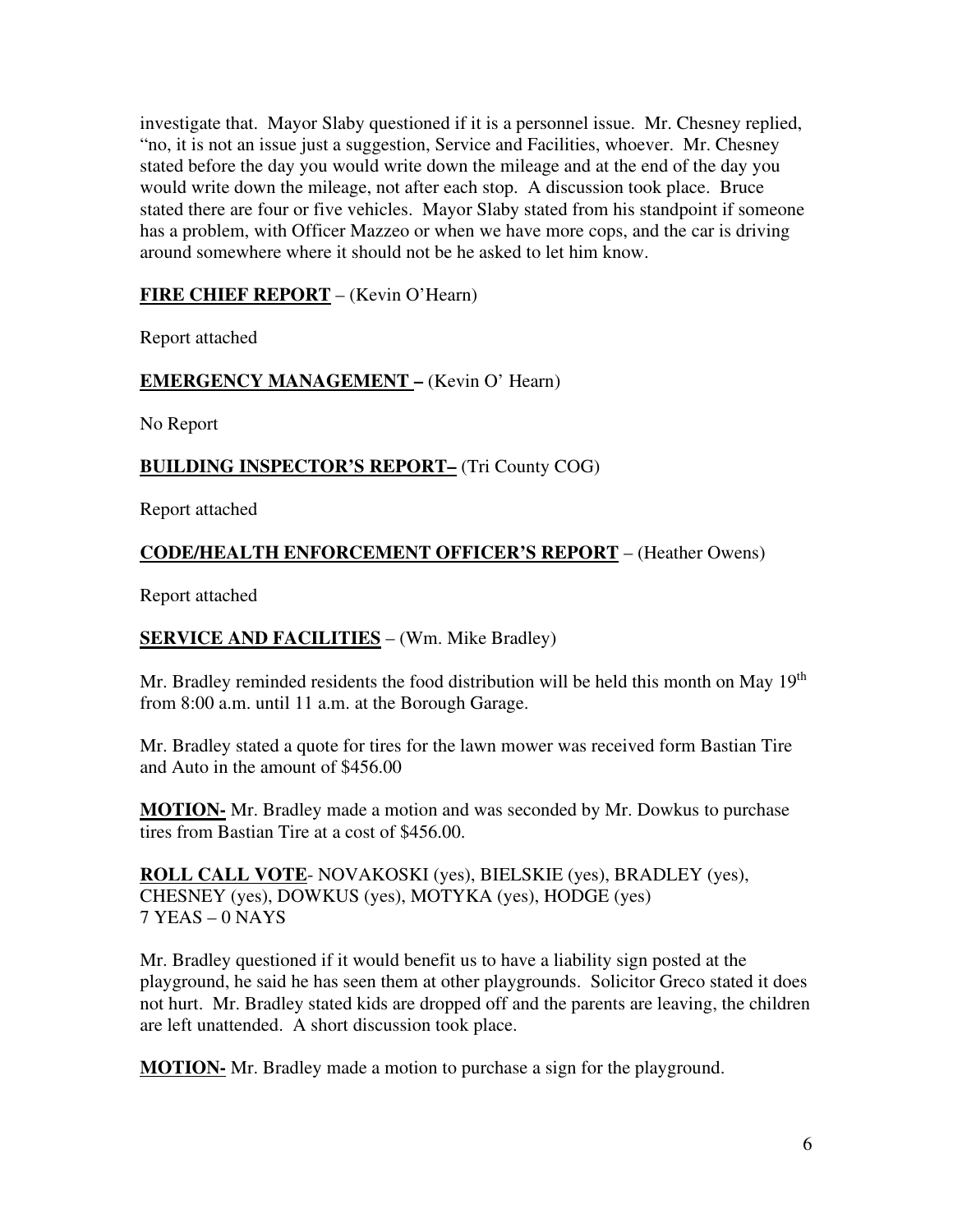**SUBSIDIARY MOTION**- Mr. Dowkus made a subsidiary motion and was seconded by Mr. Motyka to research a sign for the playground rules and and obtain a price.

Bruce Graff asked for the information ready and give it to Rhonda and he will then get the measurements on how big the sign will need to be.

**ROLL CALL VOTE**- NOVAKOSKI (yes), BIELSKIE (yes), BRADLEY (yes), CHESNEY (yes), DOWKUS (yes), MOTYKA (yes), HODGE (yes) 7 YEAS – 0 NAYS

Mr. Bradley stated a vehicle drove through the playground on Sunday and ripped the field up and it will take 32-man hours to correct the damage that was done. Bruce Graff stated Heather was looking at the camera but was not able to download it. Heather Owens stated she is working on it and will get it adding there is at least one vehicle. Mr. Bradley stated whoever did it should be cited and made to be responsible.

Bruce Graff stated the gates were open because the 100 is up there doing work. Bruce said when he opens it there is no problem. Bruce Graff stated this is someone from the boosters, there is 6 or 8 inches of water up there laying from the rain and drove through it twice and then through the grass, this was a truck.

Bruce Graff stated he called the women that has been contacting him to hang banners on the fence. Bruce stated he told her that he is locking the gate and getting two signs "No Vehicles Allowed." Bruce stated if this continues, he will change the locks, and nobody will get a key to it.

Mr. Bielskie questioned Officer Mazzeo on his monitor and if they would be able to view it and download from his office. Rhonda Wilk stated the computer used in the office took one and a half hours to download today and stated it is an old computer that we tried to utilize. Rhonda Wilk stated a new computer is needed, something inexpensive to be used just for that.

# **FINANCE/PURCHASING** – (Stephen Motyka)

Mr. Motyka stated he had phone calls with Senator Casey's office, Representative Masser's office and Senator Gordner. Mr. Motyka stated they suggested for us to apply for the Growing Greener Grant in addition to the \$600,000.00 we are spending on storm water.

Mr. Motyka stated we can allocate the \$600,000.00 for stormwater projects and make it go further if we do get this Growing Greener Grant. Mr. Motyka stated Dr. Aaron Clauser Environmental Scientist gave him a price of \$4,000.00 to draft this application and submit it.

Mr. Motyka stated he met with engineers and the DEP office in Williamsport, and they will be coming to Kulpmont next week at 4 p.m.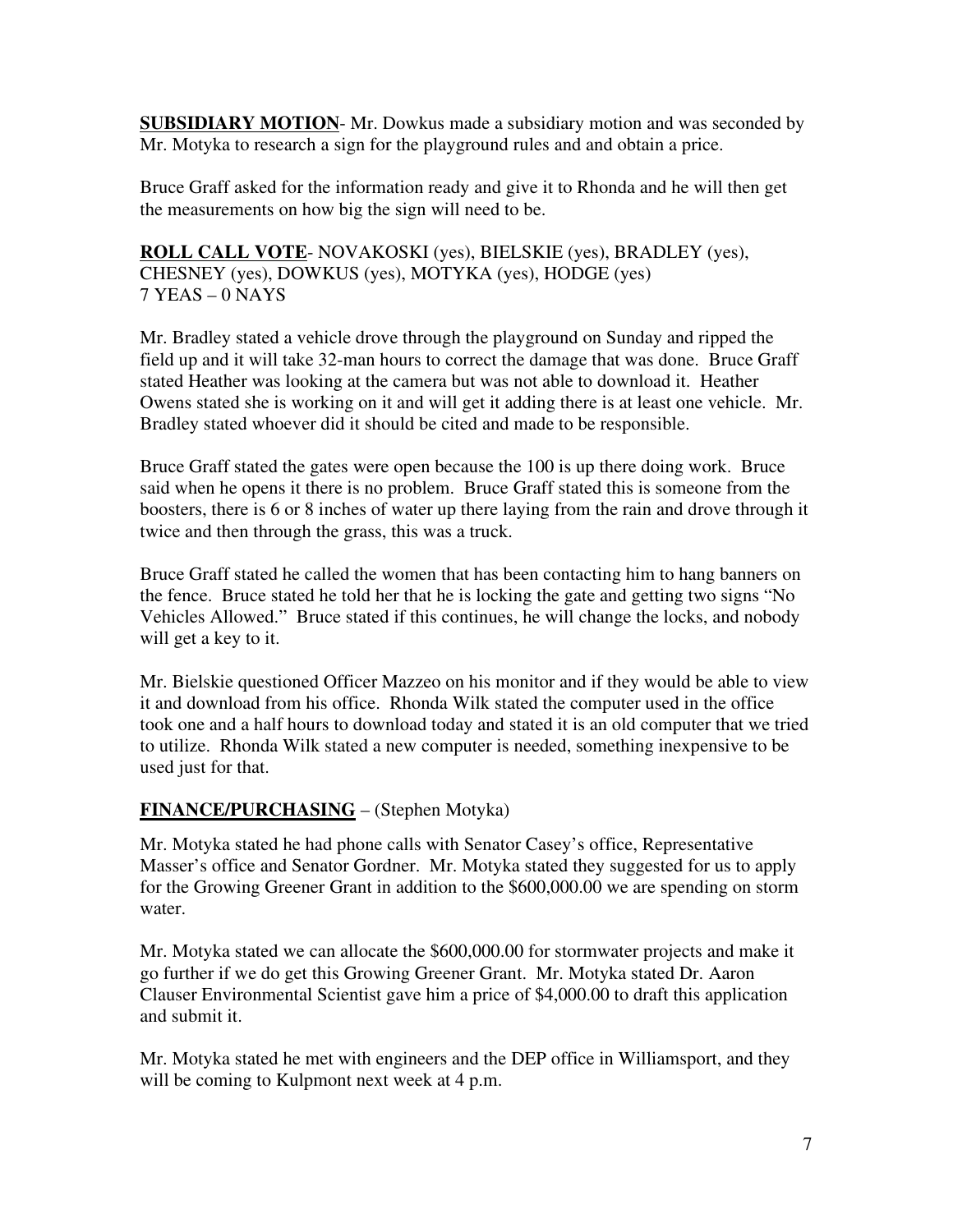Mr. Bielskie asked if we would be getting \$4,000.00 back. Mr. Motyka stated we are not guaranteed anything. Mr. Motyka stated we are looking at hundreds of thousands. Mr. Bradley stated when these grant applications are done professionally, the likelihood of receiving the grant are much higher.

**MOTION-** Mr. Motyka made the motion to spend \$4,000.00 to have an application drafted and submitted for the Growing Greener Grant Application and was seconded by Mr. Bradley.

**ROLL CALL VOTE**- NOVAKOSKI (yes), BIELSKIE (yes), BRADLEY (yes), CHESNEY (yes), DOWKUS (yes), MOTYKA (yes), HODGE (yes) 7 YEAS – 0 NAYS

Mr. Chesney stated on the same topic he feels we need to have a finance committee meeting at some point. Mr. Chesney commended Mr. Motyka on his efforts but stated he feels all of Council should understand and asked that we could have a finance committee meeting.

## **CODE HEALTH AND SAFETY**- (Marlin Hodge)

No Report

## **ORDINANCE COMMITTEE** - (Joseph Dowkus)

Mr. Dowkus stated Ordinance 2022-03 has been advertised establishing compensation to the tax collector.

**MOTION**- Mr. Dowkus made the motion to adopt Ordinance 2022-03 Establishing compensation to the tax collector and was seconded by Mr. Bradley.

**ROLL CALL VOTE**- NOVAKOSKI (yes), BIELSKIE (yes), BRADLEY (yes), CHESNEY (yes), DOWKUS (yes), MOTYKA (yes), HODGE (yes) 7 YEAS – 0 NAYS

Mr. Dowkus stated he has an ordinance committee here tomorrow at 6 p.m. and stated they are going to meet with Kenny from the Shamokin Fire Company in regard to the packet of information that was given to the committee by Mr. Slaby on the Red X program.

Mr. Dowkus stated the only other thing he has is the reviewing of the overhead wire.

### **GRANTS/RECREATION** – (Robert Chesney)

Mr. Chesney stated all is going well with the projects at the field, mostly spearheaded by Mr. Motyka. He stated they are doing a heck of a job.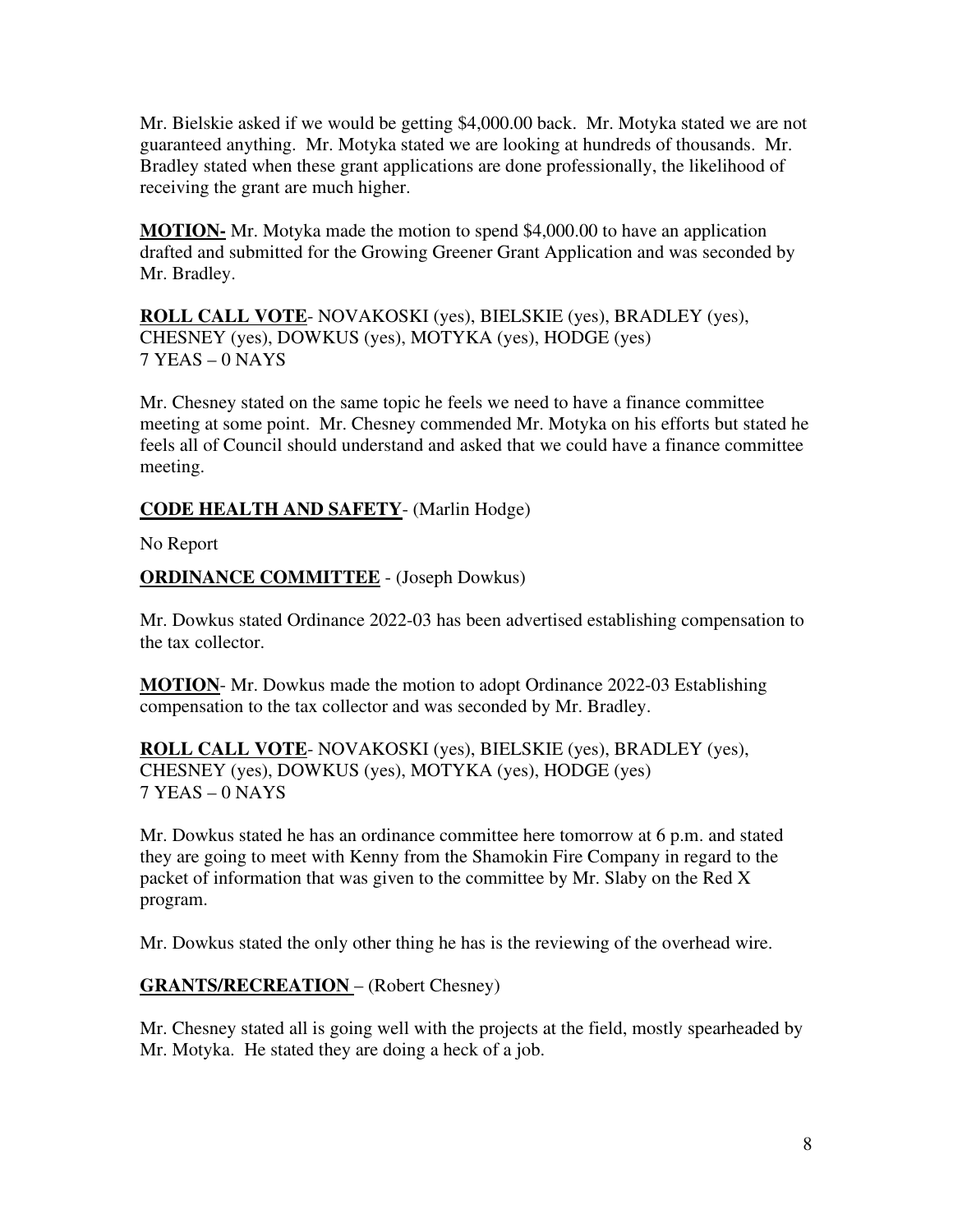As far as grants go as he mentioned he would like to meet with the finance committee so that we have all our ducks in a row.

### **PERSONNEL**- (Joseph J. Dowkus, III)

Mr. Dowkus stated the committee will meet tomorrow at 7 pm to discuss and review the police contract.

### **FIRE/EMA/POLICE COMMITTEE** – (Joseph J. Dowkus, III – Vice Chair)

No Report

Mr. Chesney stated he would like to thank and commend the Fire Department on their actions at the recent fire in the Borough. Mr. Chesney stated it was a very dangerous situation, and they did a heck of a job.

## **OPPORTUNITY FOR CITIZENS TO BE HEARD**

Erika Noll of Kulpmont stated they have been having a lot of problems with the 18-year old's and above that are living at 728 Oak Street and stated from her understanding the property owner is in jail. She stated she saw one illegal vehicle has been towed yesterday adding there is one left.

Ms. Noll stated May  $1<sup>st</sup>$  they were outside with the children and there was a drug deal going on right in front of the children. She stated all hours of the night there is foot traffic in and out and ATV's adding she has pictures and security camera footage.

Ms. Noll stated everyone on the block fears retaliation and stated she moved here to raise her children and they are working on buying more property to make their home bigger in the borough. Ms. Noll stated this is nonsense the trash is getting higher and higher on the back porch and stated it is a meth house and we are going to have an explosion soon, something needs to be done.

She stated she wrote letters to the mayor, to the borough within the last two weeks. Mayor Slaby stated he did receive her communication. Ms. Noll stated people are stumbling down the steps at all hours of the night. Mayor Slaby asked her to stay after the meeting and he will take her information and stated he will be glad to sit down with the officer and himself to meet with her.

Paul Niglio of Kulpmont of 415 Spruce Street. He stated concerning the fires that are going on, he questioned if the borough has a policy on where the fire chief does a written report when there are fires here on file at the borough.

Mayor Slaby stated he would be satisfied as Mayor if a Fire Chief would come to a meeting once in a while.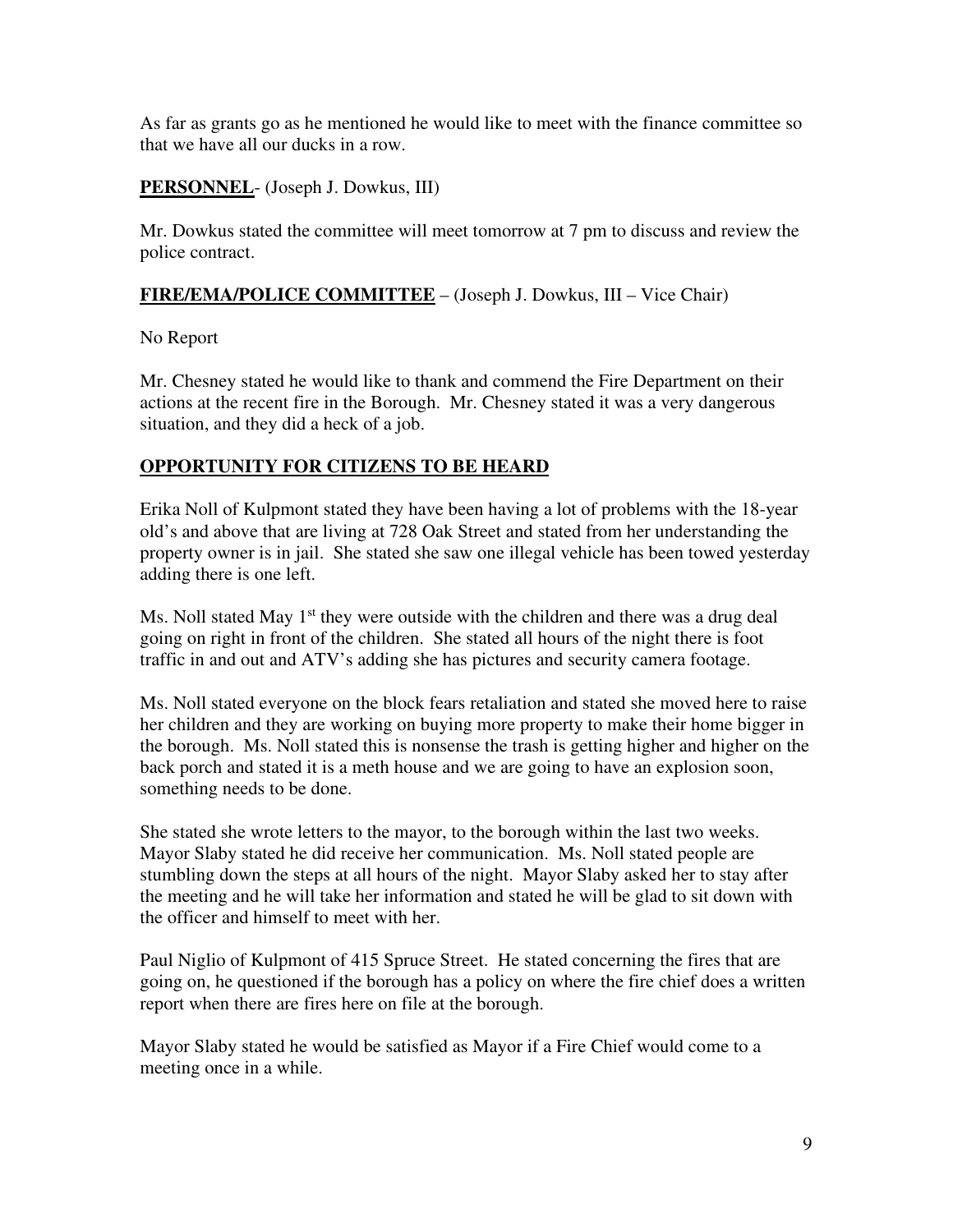Mr. Niglio stated he is going to also recommend to Council the borough changes their meetings back to a Tuesday because the fire company meets on Wednesday.

Mr. Niglio stated he is not up on the fire ordinance, but he watches shows on TV about fireman all the time and they have to file reports and they are reviewed by somebody. Mayor Slaby stated he thinks the borough probably does because he knows in the city they do, there was just a major fire the other night.

Mayor Slaby stated he as the mayor and the President of Council should probably sit down with the Fire Chief and hash this out. Mr. Bielskie stated he believes the Fire Chief would need to give a report to the insurance Companies' on how the fire started. Mayor Slaby stated the Fire Chief in the City told him one of his responsibilities is to notify the state and stated they must all need to.

Mr. Niglio stated he has a substantial amount of his life savings in his property and questioned if we monitor response times, who is responding. We have a volunteer force in Kulpmont and if we have a fire at 10 a.m. in Kulpmont he questioned who is available.

Mr. Niglio stated he is not saying anything against the fire company adding he thinks they are doing a terrific job. Mr. Niglio stated he is just saying is there a report for review, we may be able to do things better.

Mr. Niglio stated we may be doing things the best we can but stated he is not one to know that and is not even pretending to know that but added someone should know that.

### **OLD BUSINESS-**

Mayor Slaby addressed Mr. Motyka on the email he sent out concerning making contact to Truist Bank concerning finding a tenant for the bank building. Mayor Slaby stated he will reach out to the Bank.

### **NEW BUSINESS-**

None

### **ANNOUNCEMENTS**

The next regular monthly meeting is June 8, 2022

Mr. Chesney asked for everyone to remember everyone who has served and given their lives on Memorial Day.

Mr. Bielskie stated Council will now meet in executive session to discuss litigation. Solicitor Greco announced Council met in executive session for approximately 20 minutes.